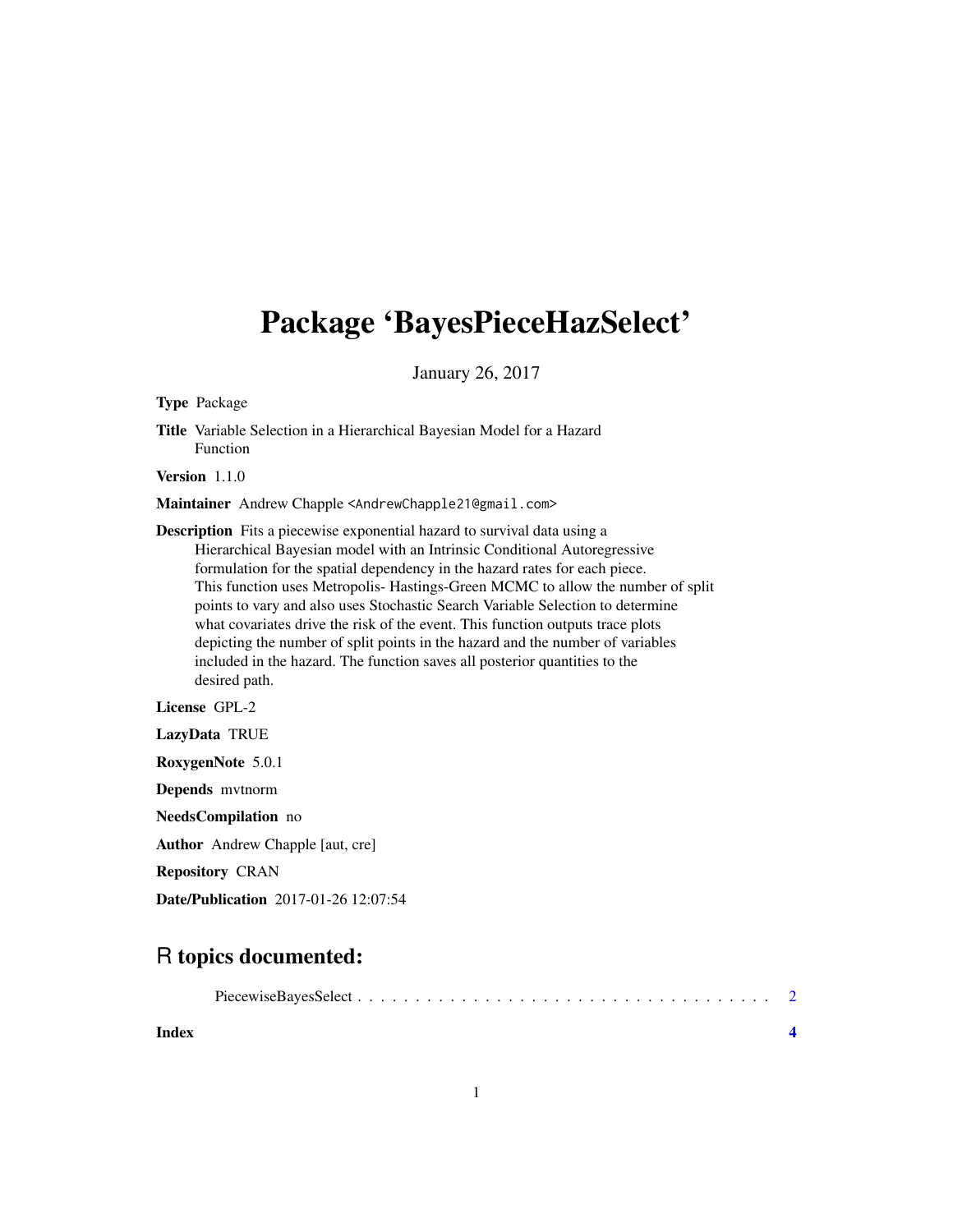<span id="page-1-0"></span>PiecewiseBayesSelect *PiecewiseBayesSelect*

#### Description

PiecewiseBayesSelect

#### Usage

PiecewiseBayesSelect(Y1, I1, X, hyperparameters, beta1start, B, inc, Path, burn)

#### Arguments

| Y1              | Vector Containing event times (or censoring time due to death/censoring)                                                                                                                                                                                                                                                                                                                                                                                                                                                                                                                                                                                                                                          |
|-----------------|-------------------------------------------------------------------------------------------------------------------------------------------------------------------------------------------------------------------------------------------------------------------------------------------------------------------------------------------------------------------------------------------------------------------------------------------------------------------------------------------------------------------------------------------------------------------------------------------------------------------------------------------------------------------------------------------------------------------|
| I <sub>1</sub>  | Vector Containing event indicators (1 if 1 event for a patient, 0 otherwise)                                                                                                                                                                                                                                                                                                                                                                                                                                                                                                                                                                                                                                      |
| X               | Matrix of Patient Covariates, the last inc are left out of the selection procedure                                                                                                                                                                                                                                                                                                                                                                                                                                                                                                                                                                                                                                |
| hyperparameters |                                                                                                                                                                                                                                                                                                                                                                                                                                                                                                                                                                                                                                                                                                                   |
|                 | List containing 11 hyperparameters and four starting values. In order they are:<br>psi-the swap rate of the SVSS algorithm. c-parameter involved in Sigma matrix<br>for selection. z1a, z1b - beta hyper parameters on probability of inclusion for<br>each of the three hazard functions. a1,b1- hyperparameters on sigma_lambda.<br>clam1- spatial dependency of baseline hazard (between 0 and 1) for the hazard<br>function. Alpha1 - The parameter for the number of split points in the hazard<br>(must be whole number). J1max - Maximum number of split points allowed<br>(must be whole number). J1- Starting number of split points. cl1 -Tuning pa-<br>rameter for log baseline hazard height sampler. |
| betalstart      | <b>Starting Values for Beta1</b>                                                                                                                                                                                                                                                                                                                                                                                                                                                                                                                                                                                                                                                                                  |
| B               | Number of iterations                                                                                                                                                                                                                                                                                                                                                                                                                                                                                                                                                                                                                                                                                              |
| inc             | Number of variables left out of selection                                                                                                                                                                                                                                                                                                                                                                                                                                                                                                                                                                                                                                                                         |
| Path            | Where to save posterior samples                                                                                                                                                                                                                                                                                                                                                                                                                                                                                                                                                                                                                                                                                   |
| burn            | percent of posterior sample to burn in (burn*B must be a whole number)                                                                                                                                                                                                                                                                                                                                                                                                                                                                                                                                                                                                                                            |

#### Examples

##Randomly Generate Semicompeting Risks Data ####Generates random patient time, indicator and covariates. n=100 Y1=runif(n,0,100)  $I1 = rbinom(n, 1, .5)$ library(mvtnorm) X=rmvnorm(n,rep(0,13),diag(13)) ####Read in Hyperparameters ##Swap Rate psi=.5 c=20 ###Eta Beta function probabilities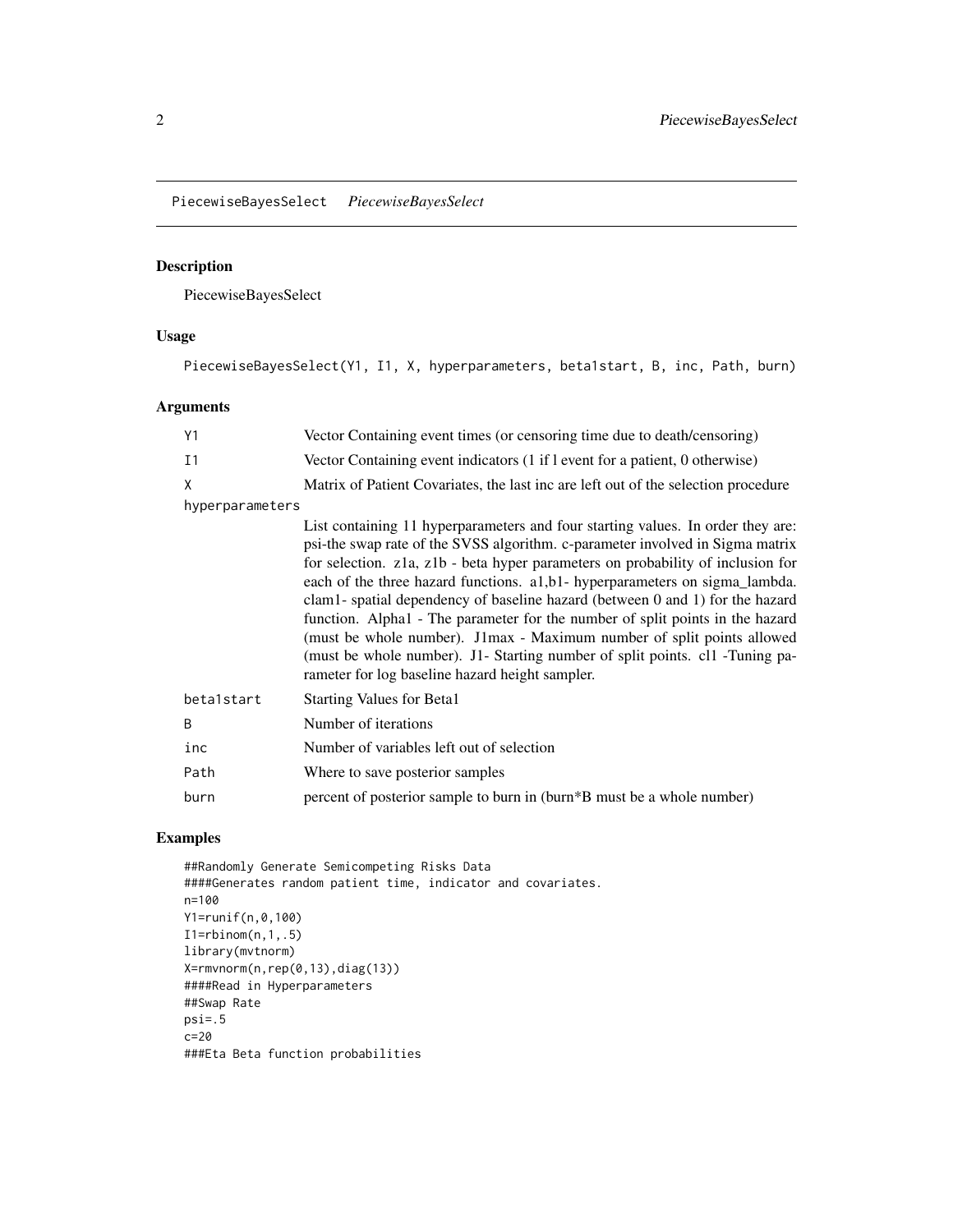#### PiecewiseBayesSelect 3

```
z1a=.4
z1b=1.6
####Hierarchical lam params
###Sigma^2 lambda_ hyperparameters
a1=.7
b1 = .7##Spacing dependence c in [0,1]
clam1=1
#####NumSplit
alpha1=3
J1max=10
####Split Point Starting Value ###
J1=3
##Tuning parameter for lambda
cl1=.25
###Beta Starting Values
beta1start=c(0,0,-1,0,0,0,1,1,1,1,1,-1,-1)
hyper=c(psi,c,z1a,z1b,a1,b1,clam1,alpha1,J1max,J1,cl1)
###Number of iterations and output location
B=200
Path=tempdir()
inc=2
burn=.4
PiecewiseBayesSelect(Y1,I1,X,hyper,beta1start,B,inc,Path,burn)
```